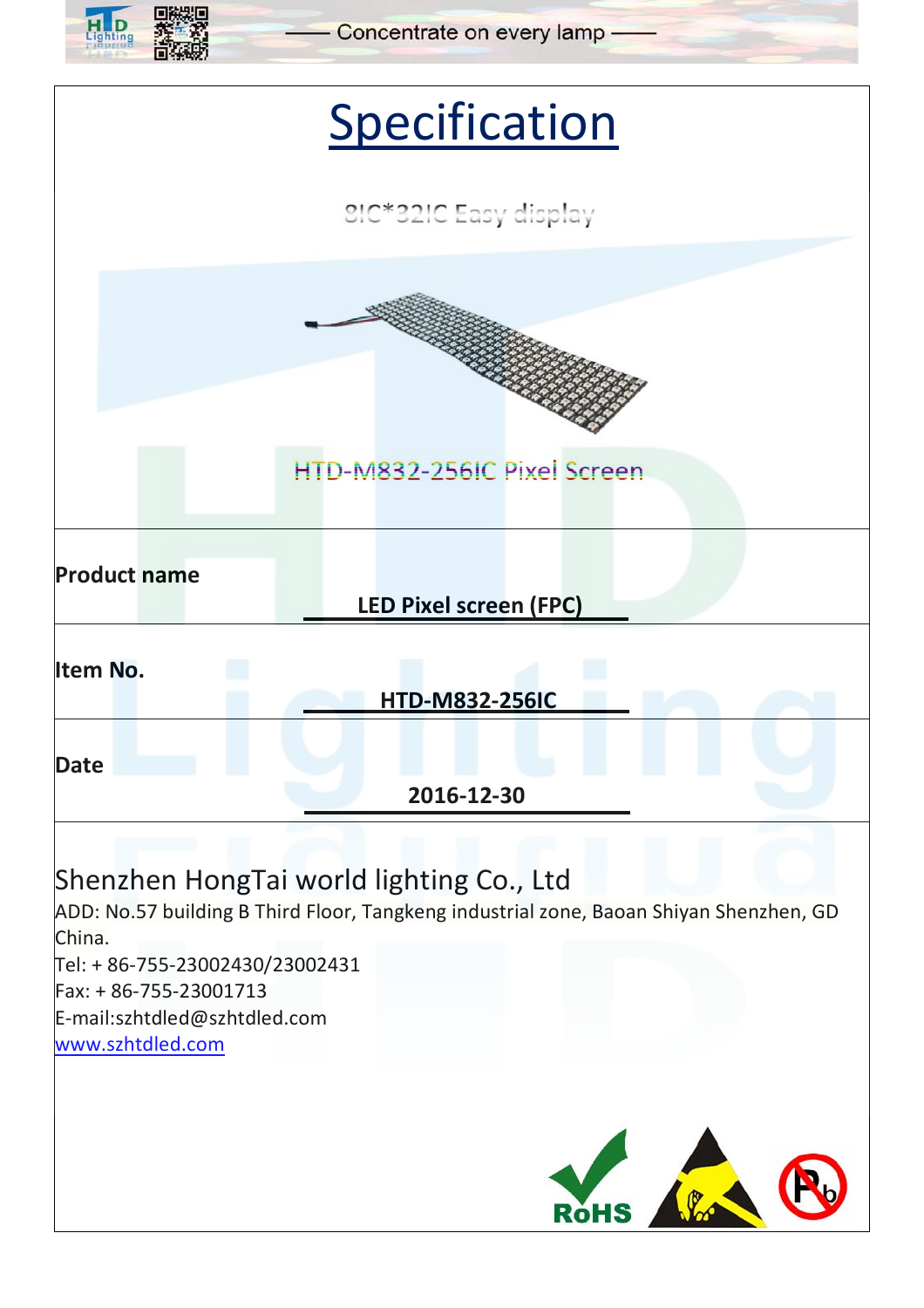

## *1. Product Overview*

8\*32 Pixel display panel is a LED dot matrix display product which is specially designed for the field of LED-Clothing, it has many advantages as follow: Small size, light weight, arbitrary curved, easy to carry, Low-voltage drive, green energy, high brightness, low power, long lifespan.

8\*32 Pixel display use our Company's advanced Intelligent LED driver IC--WS2811/2812B as the basic unit. 8 Pixels are placed each line, and there are 32 lines on each panel. The space between each pixel is 1cm. This product is totally able to meet the basic requirement of Chinese character displaying. When used it with a controller additionally, it can also display numbers, English, video and so on.

| Light Source: LED                  | Item Type: Panel Screen                      | LED Light Source: SMD 5050 RGB |  |  |  |
|------------------------------------|----------------------------------------------|--------------------------------|--|--|--|
| Input Voltage(V): DC5V             | Lamp power: 77W                              | CRI (Ra >): 95                 |  |  |  |
| Color Temperature(CCT): Full Color | Working Temperature( $^{\circ}$ C): -40 ~ 60 | Lifespan(Hour): 50000          |  |  |  |
| Lamp Boby Material: Copper         | IP Rating: IP20 (Non-waterproof)             | Certification: RoHS            |  |  |  |
| Place of Origin: Shenzhen, China   | Brand name: HTD Lighting                     | Model: HTD-M832-256IC          |  |  |  |
| Gray Scale: 256 Gray               | PCB Material: Soft Cooper Board              | IC Type: WS2811                |  |  |  |
| <b>FPCB Color: Black</b>           | Emitting Angle: 180 Degree                   | FPCB Size(CM): 9*33            |  |  |  |

## *2. The Main Application*

- LED-Clothing products.
- Stage lighting, decorating.
- Require frequently disassembly. Occasions which need to be implemented in a limited space.

## *3. Mechanical Dimensions* (Unit: cm)

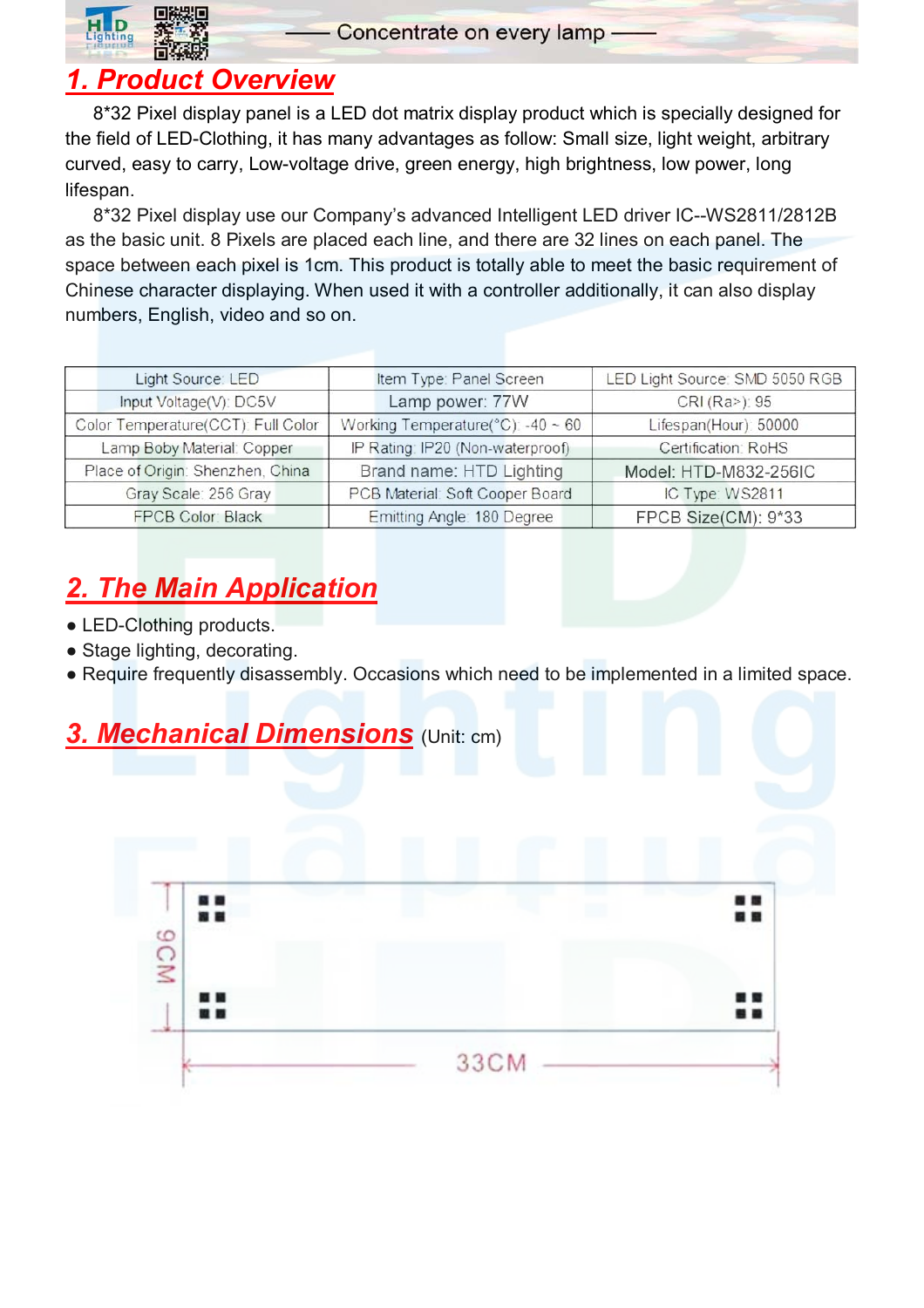

## *4. Wire Connection*

# 8X32



## *5. PIN Function*

| No. | <b>Symbol</b> | <b>PIN</b>   | <b>Function Description</b>                                              |
|-----|---------------|--------------|--------------------------------------------------------------------------|
|     | $+5V$         | <b>POWER</b> | 5V power supply                                                          |
|     | DIN           | Data Input   | Input the control signal                                                 |
|     | GND           | Earth        | Earthling                                                                |
| 4   | <b>DOUT</b>   |              | Data Output   Output the control signal, connect to the next panel's DIN |

#### **6. Maximum Ratings** (If not specified, TA=25℃, VSS=0V)

| <b>Parameter</b>             | Symbol | Range                 | Unit |
|------------------------------|--------|-----------------------|------|
| Power Voltage                | VDD    | $+4.5^{-}+5.3$        |      |
| Logic input voltage          |        | $-0.5 \sim VDD + 0.5$ |      |
| <b>Operating Temperature</b> | ⊺opt   | $-25$ ~+80            |      |
| <b>Storage Temperature</b>   | ™stq   | $-40$ $-105$          |      |

#### 7. **Electrical Parameters** (If not specified, TA=-20~+70℃, VDD=4.5~5.5V, VSS=0V)

| Color       | Model   | Wavelength(nm) | Luminous intensity (mcd) | Operating Voltage(V) |  |  |  |
|-------------|---------|----------------|--------------------------|----------------------|--|--|--|
| <b>Blue</b> | 13CBAUP | 465-467        | 180-200                  | $3.0 - 3.4$          |  |  |  |
| Green       | 13CGAUP | 522-525        | 660-720                  | $3.0 - 3.4$          |  |  |  |
| Red         | 10R1MUX | 620-625        | 390-420                  | $2.0 - 2.2$          |  |  |  |

## *8. Data Transfer* (TH+TL=1.25μs±600ns)

| T0H              | Code 0, high level | 0.4 <sub>µ</sub>  | ±150ns |
|------------------|--------------------|-------------------|--------|
| T <sub>1</sub> H | Code 1, high level | 0.8 <sub>µ</sub>  | ±150ns |
| T <sub>0</sub> L | Code 0, low level  | 0.85 <sub>µ</sub> | ±150ns |
| T <sub>1</sub> L | Code 1, low level  | 0.45 <sub>µ</sub> | ±150ns |
| <b>RES</b>       | low level          | $>50\,\mu s$      |        |